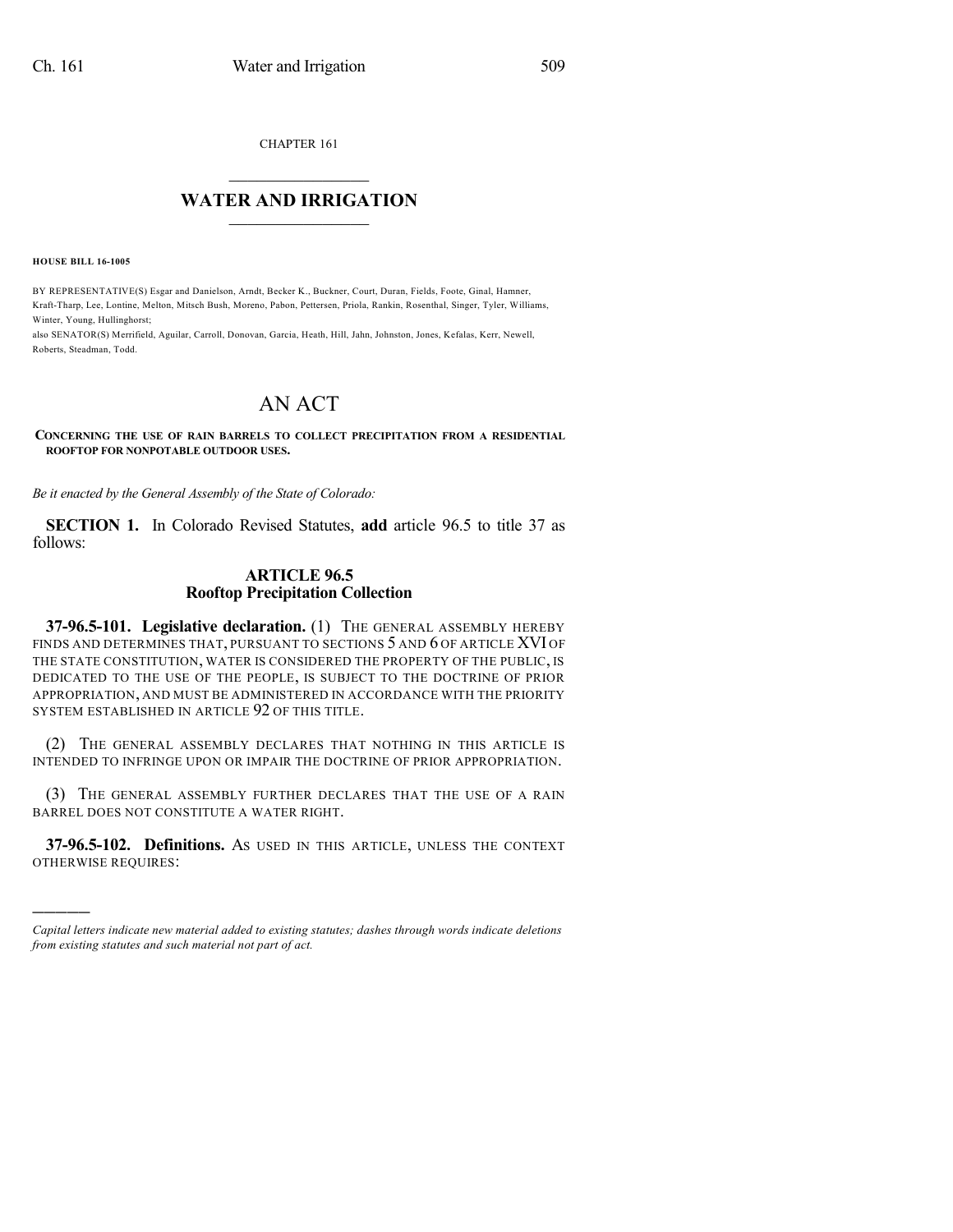(1) "RAIN BARREL" MEANS A STORAGE CONTAINER WITH A SEALABLE LID THAT IS:

(a) LOCATED ABOVEGROUND OUTSIDE OF A RESIDENTIAL HOME; AND

(b) USED FOR COLLECTING PRECIPITATION FROM A DOWNSPOUT OF A ROOFTOP.

(2) "SINGLE-FAMILY RESIDENCE" MEANS A PRIVATE RESIDENCE THAT IS A SEPARATE BUILDING OR AN INDIVIDUAL RESIDENCE THAT IS PART OF A ROW OF RESIDENCES JOINED BY COMMON SIDEWALLS.

**37-96.5-103. Small-capacity rooftop precipitation collection permitted.** (1) PRECIPITATION FROM A ROOFTOP MAY BE COLLECTED IF:

(a) NO MORE THAN TWO RAIN BARRELS WITH A COMBINED STORAGE CAPACITY OF ONE HUNDRED TEN GALLONS OR LESS ARE UTILIZED;

(b) PRECIPITATION IS COLLECTED FROM THE ROOFTOP OF A BUILDING THAT IS USED PRIMARILY AS A SINGLE-FAMILY RESIDENCE OR A MULTI-FAMILY RESIDENCE WITH FOUR OR FEWER UNITS;

(c) THE COLLECTED PRECIPITATION IS USED FOR OUTDOOR PURPOSES INCLUDING IRRIGATION OF LAWNS AND GARDENS; AND

(d) THE COLLECTED PRECIPITATION IS USED ON THE RESIDENTIAL PROPERTY ON WHICH THE PRECIPITATION IS COLLECTED.

(2) A PERSON SHALL NOT USE PRECIPITATION COLLECTED UNDER THIS ARTICLE FOR DRINKING WATER OR INDOOR HOUSEHOLD PURPOSES.

(3) THE STATE ENGINEER MAY CURTAIL RAIN BARREL USAGE PURSUANT TO SECTION 37-92-502 (2) (a).

**37-96.5-104. Information on state engineer's website.** (1) THE STATE ENGINEER, TO THE EXTENT PRACTICABLE WITHIN EXISTING RESOURCES, SHALL PROVIDE INFORMATION ON THE STATE ENGINEER'S WEBSITE ON THE PERMITTED USE OF RAIN BARRELS TO COLLECT PRECIPITATION FROM RESIDENTIAL ROOFTOPS, INCLUDING A DESCRIPTION OF THE LIMITATIONS SET FORTH IN SECTION 37-96.5-103.

(2) IF THE DEPARTMENT OF PUBLIC HEALTH AND ENVIRONMENT INFORMS THE STATE ENGINEER THAT IT HAS DEVELOPED BEST PRACTICES IN ACCORDANCE WITH SECTION 25-1.5-210, C.R.S., THE STATE ENGINEER SHALL, TO THE EXTENT PRACTICABLE WITHIN EXISTING RESOURCES, POST OR LINK TO THE DEPARTMENT'S BEST PRACTICES ON THE STATE ENGINEER'S WEBSITE.

**37-96.5-105. Reporting.**(1) ON OR BEFORE MARCH 1,2019, AND ON OR BEFORE MARCH 1, 2022, THE STATE ENGINEER SHALL REPORT TO THE COMMITTEES OF REFERENCE IN EACH HOUSE OF THE GENERAL ASSEMBLY WITH JURISDICTION OVER AGRICULTURE ON WHETHER THE ALLOWANCE OF SMALL-SCALE RESIDENTIAL PRECIPITATION COLLECTION PURSUANT TO THIS ARTICLE HAS CAUSED ANY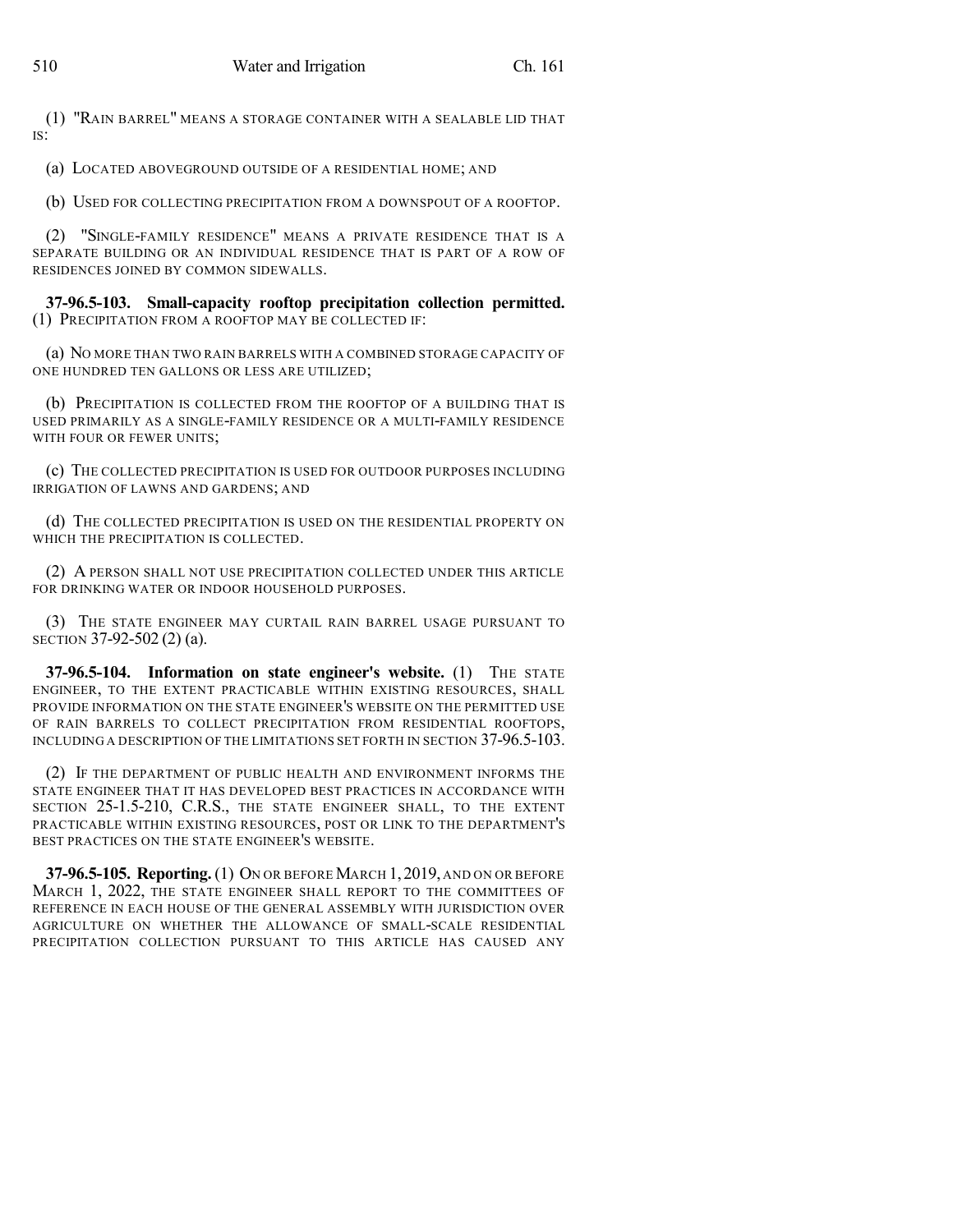DISCERNIBLE INJURY TO DOWNSTREAM WATER RIGHTS. THE STATE ENGINEER'S REPORT MAY CONTAIN THE FOLLOWING:

(a) DATA RECEIVED FROM WATER PROVIDERS, WATER USERS, OR OTHER STAKEHOLDERS;

(b) DATA RESULTING FROM A PRECIPITATION COLLECTION PILOT PROJECT OR OTHER RESEARCH; OR

(c) ANY COMPLAINT OR REPORT OF INJURY.

**SECTION 2.** In Colorado Revised Statutes, **add** 25-1.5-210 as follows:

**25-1.5-210. Best practices for residential rooftop precipitation collection.** (1) WITH RESPECT TO THE USE OF A RAIN BARREL, AS DEFINED IN SECTION 37-96.5-102 (1),C.R.S.,TO COLLECT PRECIPITATION FROM A RESIDENTIAL ROOFTOP PURSUANT TO SECTION 37-96.5-103, C.R.S., THE DEPARTMENT, TO THE EXTENT PRACTICABLE WITHIN EXISTING RESOURCES, SHALL DEVELOP BEST PRACTICES FOR:

(a) NONPOTABLE USAGE OF THE COLLECTED PRECIPITATION; AND

(b) DISEASE AND PEST VECTOR CONTROL.

(2) IF THE DEPARTMENT DEVELOPS BEST PRACTICES IN ACCORDANCE WITH SUBSECTION (1) OF THIS SECTION, THE DEPARTMENT SHALL:

(a) POST THE BEST PRACTICES ON THE DEPARTMENT'S WEBSITE; AND

(b) INFORM THE STATE ENGINEER OF THE BEST PRACTICES SO THAT THE STATE ENGINEER CAN EITHER POST OR LINK TO THE DEPARTMENT'S BEST PRACTICES ON THE STATE ENGINEER'S WEBSITE.

**SECTION 3.** In Colorado Revised Statutes, 38-33.3-106.5, **add** (1) (j) as follows:

**38-33.3-106.5. Prohibitions contrary to public policy - patriotic and political expression - emergency vehicles - fire prevention - renewable energy generation devices - affordable housing - drought prevention measures definitions.** (1) Notwithstanding any provision in the declaration, bylaws, or rules and regulations of the association to the contrary, an association shall not prohibit any of the following:

(i) (I) THE USE OF A RAIN BARREL, AS DEFINED IN SECTION  $37-96.5-102$  (1), C.R.S.,TO COLLECT PRECIPITATION FROM A RESIDENTIAL ROOFTOP IN ACCORDANCE WITH SECTION 37-96.5-103, C.R.S.

(II) THIS PARAGRAPH (j) DOES NOT CONFER UPON A RESIDENT OF A COMMON INTEREST COMMUNITY THE RIGHT TO PLACE A RAIN BARREL ON PROPERTY OR TO CONNECT A RAIN BARREL TO ANY PROPERTY THAT IS:

(A) LEASED, EXCEPT WITH PERMISSION OF THE LESSOR;